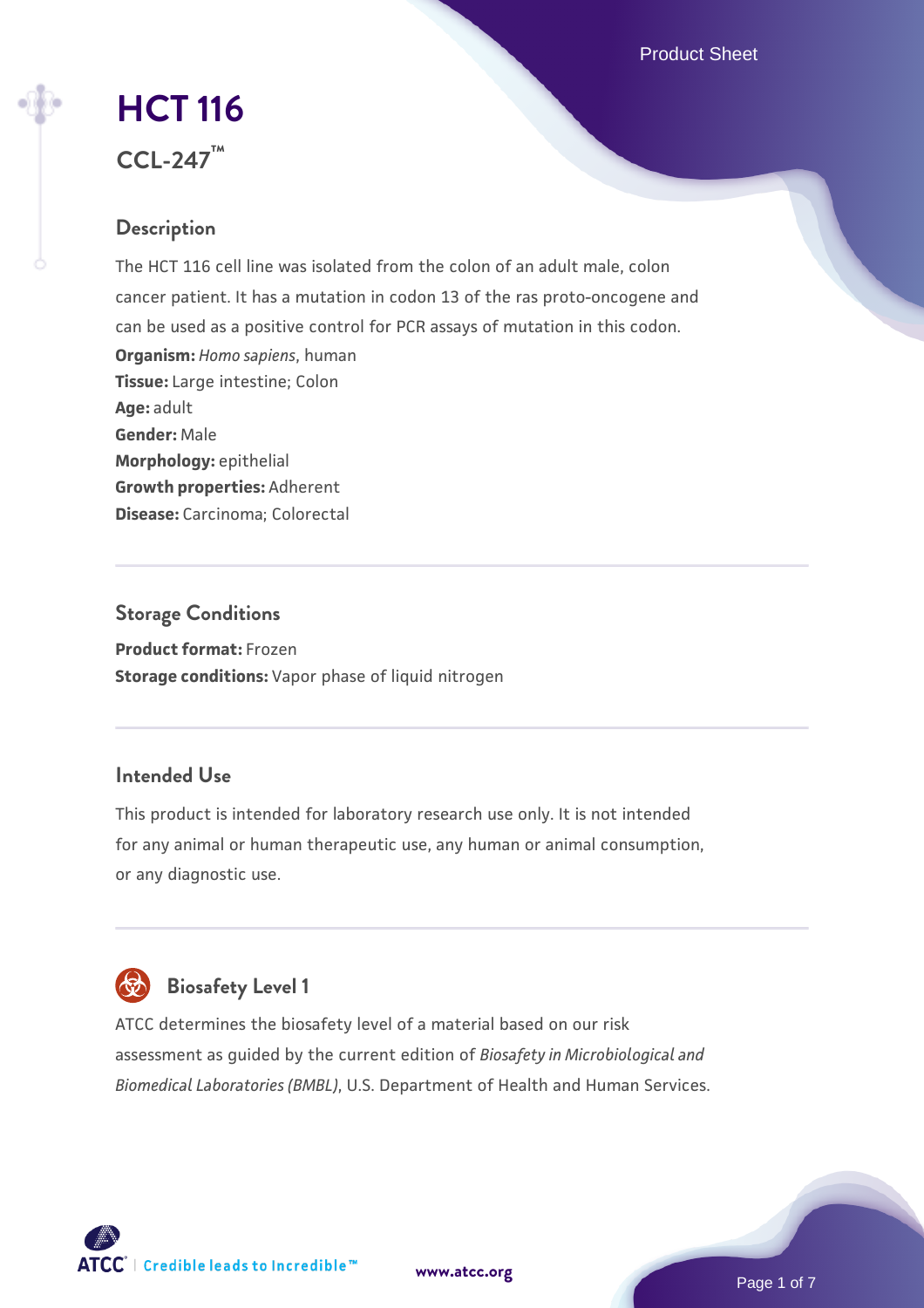It is your responsibility to understand the hazards associated with the material per your organization's policies and procedures as well as any other applicable regulations as enforced by your local or national agencies.

ATCC highly recommends that appropriate personal protective equipment is always used when handling vials. For cultures that require storage in liquid nitrogen, it is important to note that some vials may leak when submersed in liquid nitrogen and will slowly fill with liquid nitrogen. Upon thawing, the conversion of the liquid nitrogen back to its gas phase may result in the vial exploding or blowing off its cap with dangerous force creating flying debris. Unless necessary, ATCC recommends that these cultures be stored in the vapor phase of liquid nitrogen rather than submersed in liquid nitrogen.

### **Certificate of Analysis**

For batch-specific test results, refer to the applicable certificate of analysis that can be found at www.atcc.org.

### **Growth Conditions**

**Temperature:** 37°C **Atmosphere: 95% Air, 5% CO<sub>2</sub>** 

### **Handling Procedures**

#### **Unpacking and storage instructions:**

- 1. Check all containers for leakage or breakage.
- 2. Remove the frozen cells from the dry ice packaging and immediately

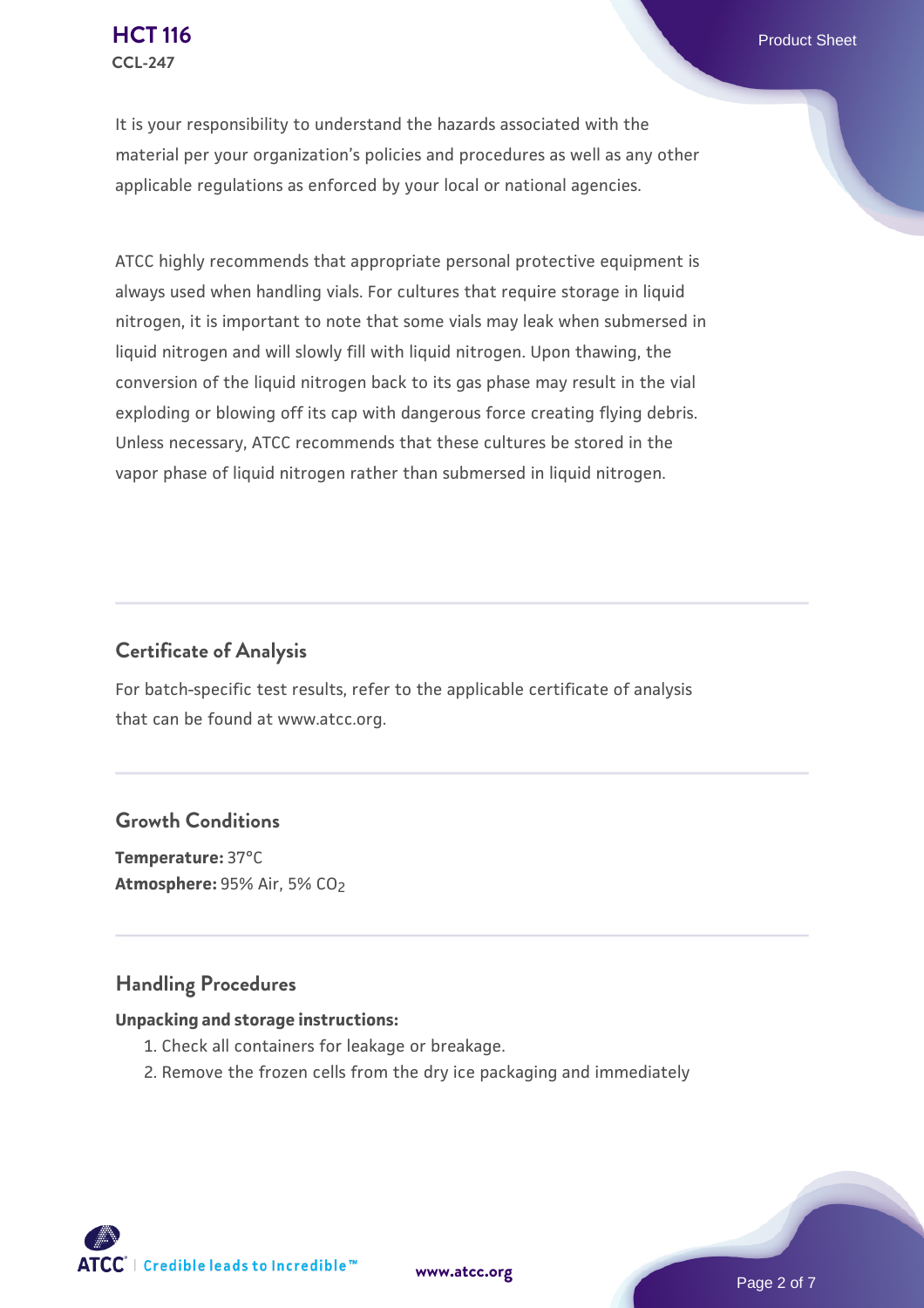place the cells at a temperature below -130°C, preferably in liquid nitrogen vapor, until ready for use.

**Complete medium:** The base medium for this cell line is ATCC-formulated McCoy's 5a Medium Modified, Catalog No. 30-2007. To make the complete growth medium, add the following components to the base medium: fetal bovine serum to a final concentration of 10%.

#### **Handling Procedure:**

To insure the highest level of viability, thaw the vial and initiate the culture as soon as possible upon receipt. If upon arrival, continued storage of the frozen culture is necessary, it should be stored in liquid nitrogen vapor phase and not at -70°C. Storage at -70°C will result in loss of viability.

**Note:** Growth and plating efficiency are enhanced by using a feeder layer of murine fibroblasts.

- 1. Thaw the vial by gentle agitation in a 37°C water bath. To reduce the  $\,$ possibility of contamination, keep the O-ring and cap out of the water. Thawing should be rapid (approximately 2 minutes).
- 2. Remove the vial from the water bath as soon as the contents are thawed, and decontaminate by dipping in or spraying with 70% ethanol. All of the operations from this point on should be carried out under strict aseptic conditions.
- 3. Transfer the vial contents to a centrifuge tube containing 9.0 mL complete culture medium. and spin at approximately 125 x *g* for 5 to 7 minutes.
- 4. Resuspend cell pellet with the recommended complete medium (see the specific batch information for the culture recommended dilution ratio) and dispense into a **25 cm2** culture flask. It is important to avoid excessive alkalinity of the medium during recovery of the cells. It is suggested that, prior to the addition of the vial contents, the culture vessel containing the complete growth medium be placed into the incubator for at least 15 minutes to allow the medium to reach its normal pH (7.0 to 7.6).
- 5. Incubate the culture at 37°C in a suitable incubator. A 5% CO<sub>2</sub> in air atmosphere is recommended if using the medium described on this product sheet.

**Subculturing procedure:**

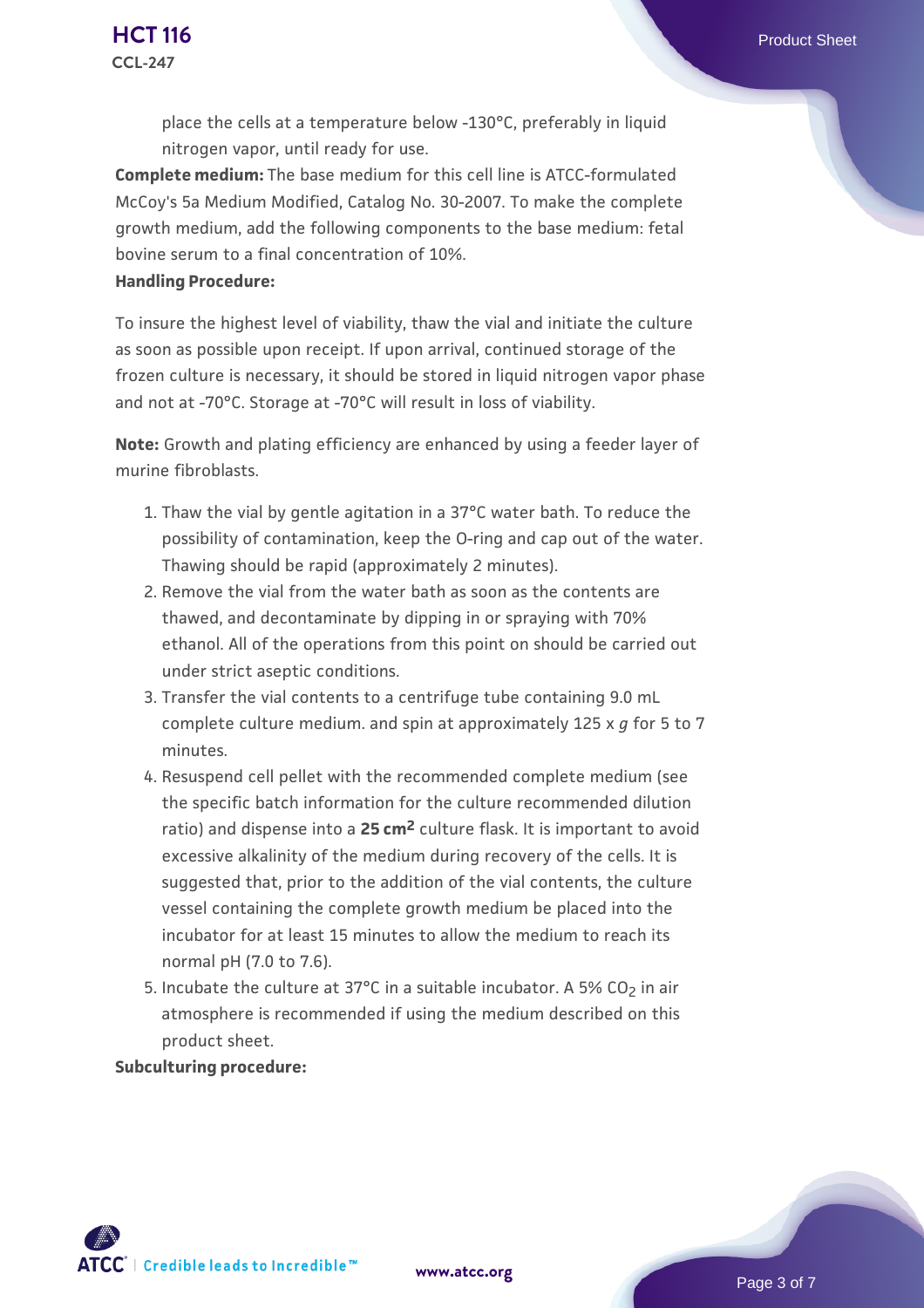Volumes are given for a 75 cm2 flask. Corning T-75 flasks (catalog #430641) are recommended for subculturing this product. Increase or decrease the amount of dissociation medium needed proportionally for culture vessels of other sizes.

- 1. Remove and discard culture medium.
- 2. Briefly rinse the cell layer with 0.25% (w/v) Trypsin- 0.53 mM EDTA solution to remove all traces of serum which contains trypsin inhibitor.
- 3. Add 2.0 to 3.0 mL of Trypsin-EDTA solution to flask and observe cells under an inverted microscope until cell layer is dispersed (usually within 5 to 15 minutes).

Note: To avoid clumping do not agitate the cells by hitting or shaking the flask while waiting for the cells to detach. Cells that are difficult to detach may be placed at 37°C to facilitate dispersal.

- Add 6.0 to 8.0 mL of complete growth medium and aspirate cells by 4. gently pipetting.
- 5. Add appropriate aliquots of the cell suspension to new culture vessels.
- 6. Incubate cultures at 37°C.

**Subcultivation Ratio:** A subcultivation ratio of 1:3 to 1:8 is recommended **Medium Renewal:** Every 2 to 3 days

# **Material Citation**

If use of this material results in a scientific publication, please cite the material in the following manner: HCT 116 (ATCC CCL-247)

# **References**

References and other information relating to this material are available at www.atcc.org.

# **Warranty**

The product is provided 'AS IS' and the viability of ATCC® products is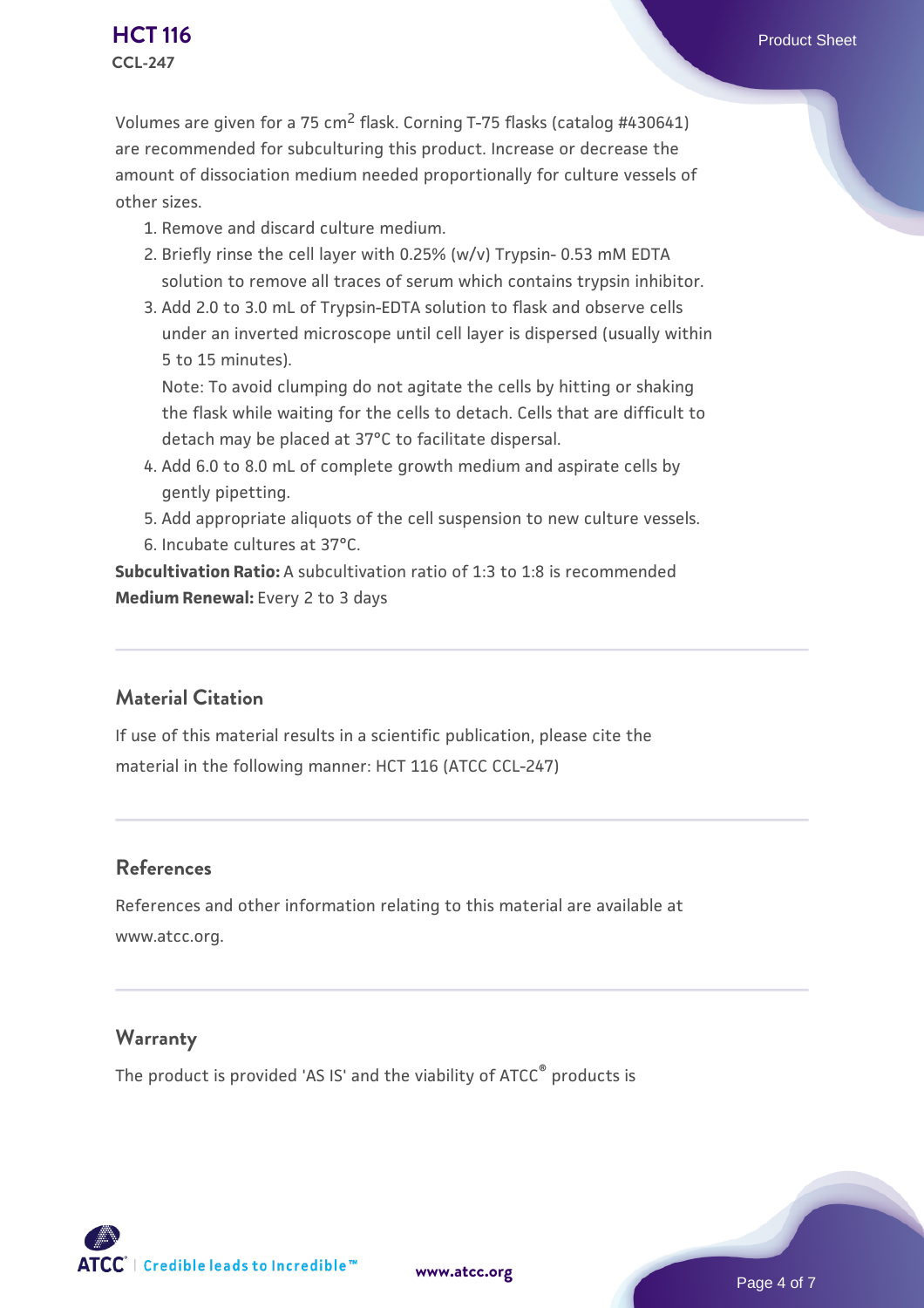warranted for 30 days from the date of shipment, provided that the customer has stored and handled the product according to the information included on the product information sheet, website, and Certificate of Analysis. For living cultures, ATCC lists the media formulation and reagents that have been found to be effective for the product. While other unspecified media and reagents may also produce satisfactory results, a change in the ATCC and/or depositor-recommended protocols may affect the recovery, growth, and/or function of the product. If an alternative medium formulation or reagent is used, the ATCC warranty for viability is no longer valid. Except as expressly set forth herein, no other warranties of any kind are provided, express or implied, including, but not limited to, any implied warranties of merchantability, fitness for a particular purpose, manufacture according to cGMP standards, typicality, safety, accuracy, and/or noninfringement.

### **Disclaimers**

This product is intended for laboratory research use only. It is not intended for any animal or human therapeutic use, any human or animal consumption, or any diagnostic use. Any proposed commercial use is prohibited without a license from ATCC.

While ATCC uses reasonable efforts to include accurate and up-to-date information on this product sheet, ATCC makes no warranties or representations as to its accuracy. Citations from scientific literature and patents are provided for informational purposes only. ATCC does not warrant that such information has been confirmed to be accurate or complete and the customer bears the sole responsibility of confirming the accuracy and completeness of any such information.

This product is sent on the condition that the customer is responsible for and assumes all risk and responsibility in connection with the receipt, handling, storage, disposal, and use of the ATCC product including without limitation taking all appropriate safety and handling precautions to minimize health or



**[www.atcc.org](http://www.atcc.org)**

Page 5 of 7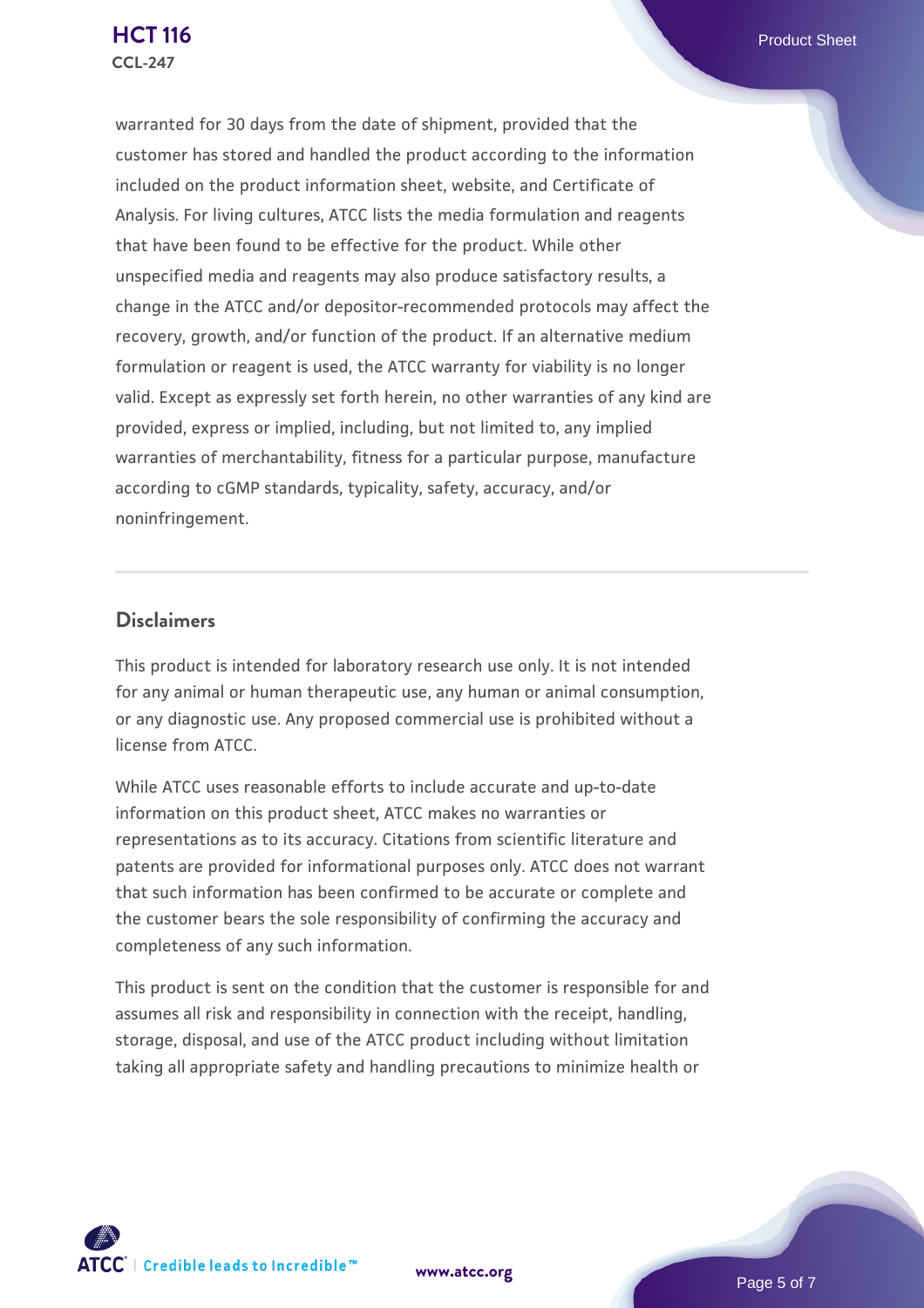environmental risk. As a condition of receiving the material, the customer agrees that any activity undertaken with the ATCC product and any progeny or modifications will be conducted in compliance with all applicable laws, regulations, and guidelines. This product is provided 'AS IS' with no representations or warranties whatsoever except as expressly set forth herein and in no event shall ATCC, its parents, subsidiaries, directors, officers, agents, employees, assigns, successors, and affiliates be liable for indirect, special, incidental, or consequential damages of any kind in connection with or arising out of the customer's use of the product. While reasonable effort is made to ensure authenticity and reliability of materials on deposit, ATCC is not liable for damages arising from the misidentification or misrepresentation of such materials.

Please see the material transfer agreement (MTA) for further details regarding the use of this product. The MTA is available at www.atcc.org.

# **Copyright and Trademark Information**

© ATCC 2021. All rights reserved. ATCC is a registered trademark of the American Type Culture Collection.

# **Revision**

This information on this document was last updated on 2022-03-17

### **Contact Information**

ATCC 10801 University Boulevard Manassas, VA 20110-2209 **IISA** US telephone: 800-638-6597